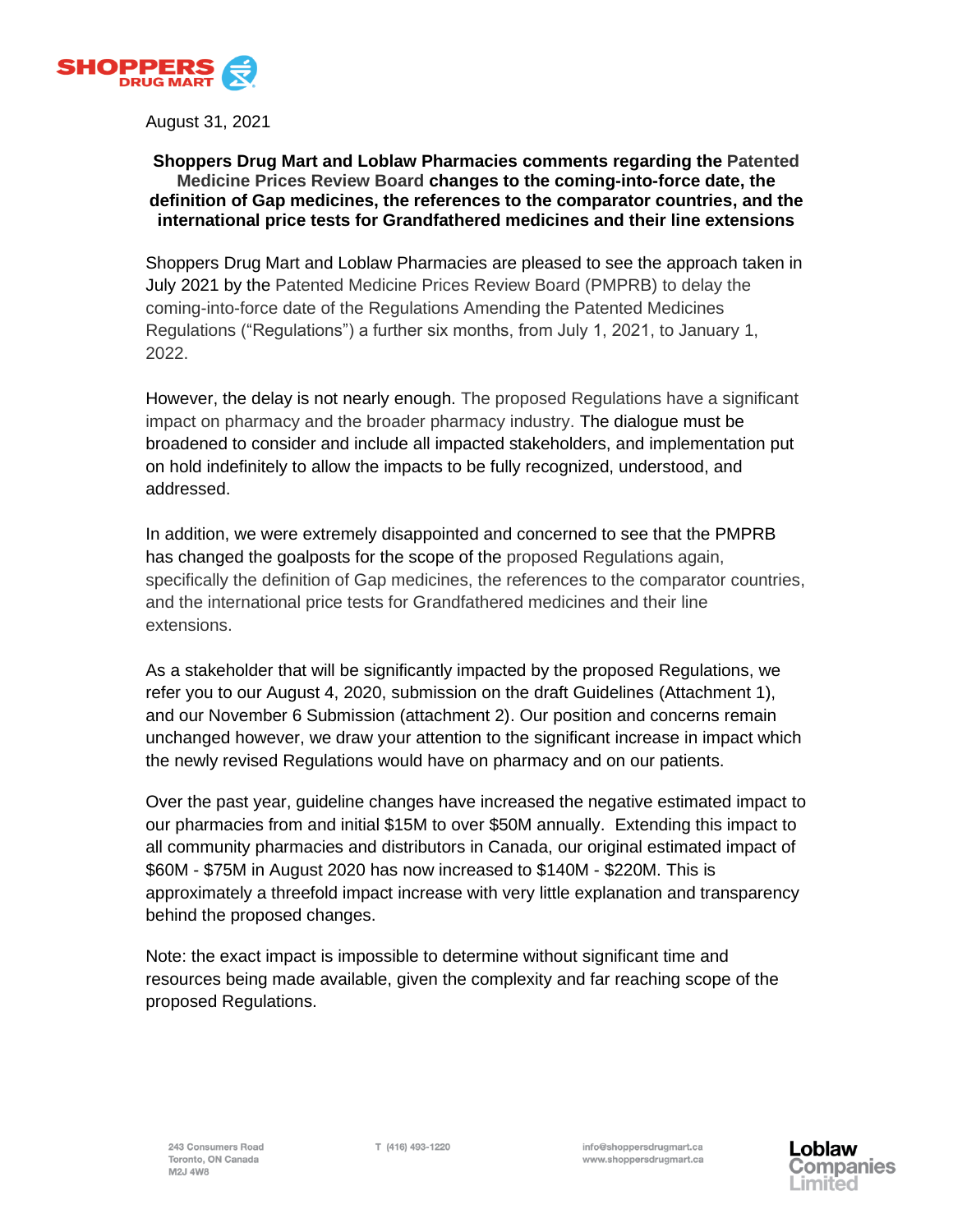

## **We recommend that:**

- **The revised Regulations be put on hold indefinitely.**
- **The dialogue must be broadened, to allow the impacts to be fully recognized, assessed, understood. and addressed, as the Regulations will have significant impact on pharmacy, the broader pharmacy sector, and the patients we serve.**
- **Measures must be taken to ensure any future Regulations do not impact the ability of Canadians to access their medications.**

Thank you for considering our input,

Sincerely,

Deb Saltmarche, Senior Director Professional Affairs

C<sub>c</sub>:

Ashesh Desai, Executive Vice President Pharmacy Chris Potter, Senior Vice President, Healthcare Businesses Perry Martin, Vice President Government Relations

For questions please contact Deb Saltmarche, [dsaltmarche@shoppersdrugmart.ca](mailto:dsaltmarche@shoppersdrugmart.ca)

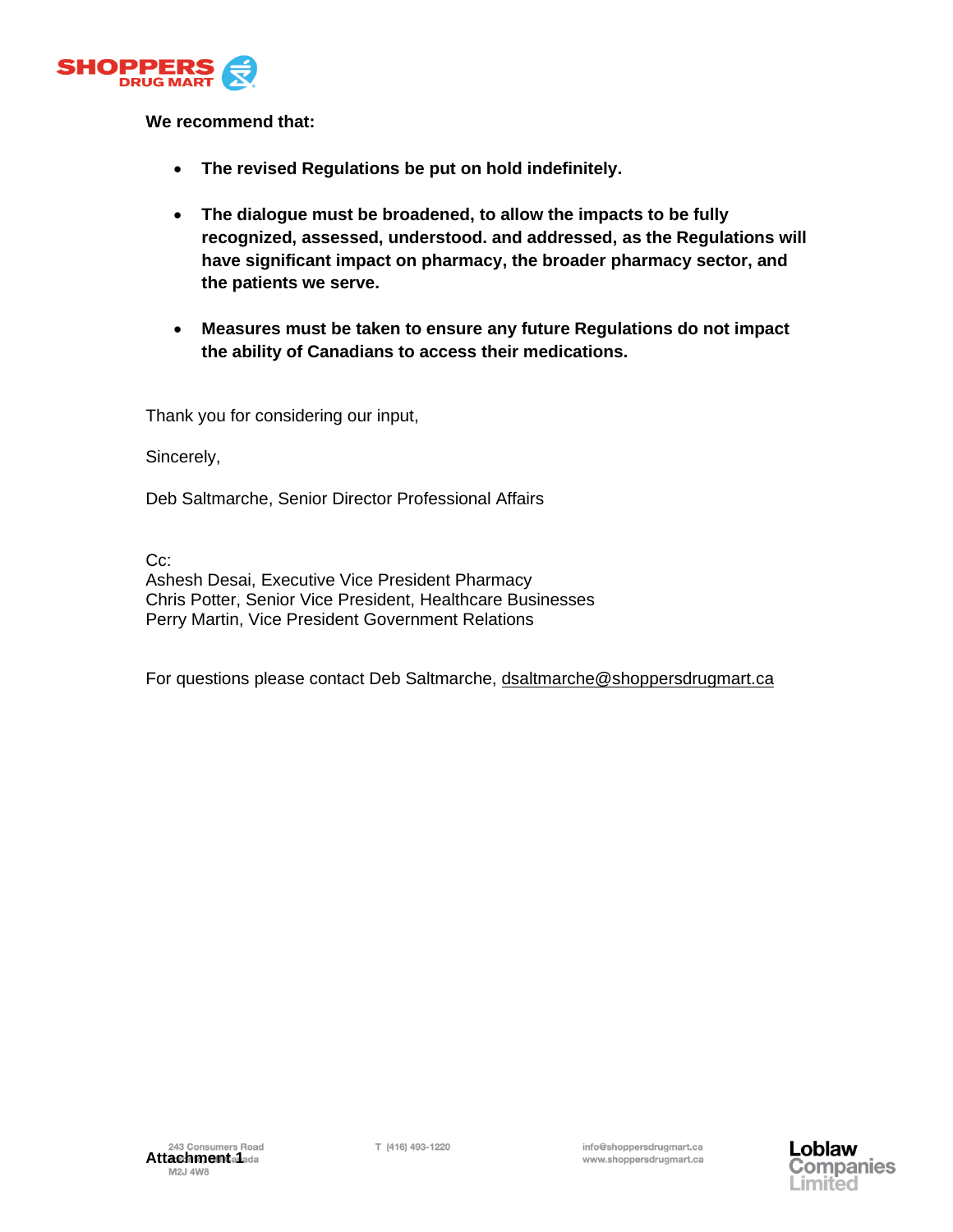

August 4, 2020

## **Submission by Shoppers Drug Mart and Loblaw Pharmacies Regarding the PMPRB Draft Guidelines Consultation**

Shoppers Drug Mart and Loblaw Pharmacies appreciate the opportunity to comment on the Patented Medicines Prices Review Board's (PMPRB) Draft Guidelines consultation.

Our comments are focused on the potential impact of the Guidelines to the Canadian healthcare system, specifically the availability of medications to patients and their appropriate use to optimize health outcomes. We were pleased to see some positive movement in the Guidelines in this regard, however, we firmly believe that further revisions are warranted if unintended consequences are to be avoided.

The revised Guidelines create unpredictability in pricing for new medications. Innovative Medicines Canada has stated it remains deeply concerned about the impact of the amended regulations and Guidelines on Canadians' access to affordable, innovative medicines<sup>[1](#page-2-0)</sup>. It is reasonable to expect that uncertainty in price may lead to a decrease in the launch of innovative medicines in Canada, with a direct impact on the future health and quality of life for Canadians.

We can learn from experience in the generic drug manufacturing industry, where price compression over many years lead to a pricing regime that made the feasibility of manufacturing in Canada economically unviable. Further, the COVID-19 pandemic has highlighted the risk of a lack of competitiveness on the ability to acquire products from international markets, and the need to further increase the security of the drug supply chain in Canada. We submit that creating price uncertainty in this environment is not in the best interest of Canadians, or their healthcare system.

We are pleased to see that the approach on the previous draft Guidelines, to apply the Median International List Price (MIP) test to Grandfathered medicines, has been revised to an approach that applies a Highest International Price (HIP). This is a step in the right direction.

This approach decreases potential impact from a reduction in Maximum List Price (MLP) by an average of 20[%](#page-2-1)<sup>2</sup> to an average of 5%. However, PMPRB analysis demonstrates that approximately one third of Grandfathered drugs, 20% of sales, will experience a significant price decrease of 25% or more<sup>3</sup>[.](#page-2-2)

Pharmacy reimbursement is based on cost recovery for the medication, a dispensing fee to compensate for associated costs, and a markup on the drug price to compensate for inventory handling and associated costs. Pharmacy distributor revenue is based on allowable distribution fees based on drug price.

We estimate that the impact of the original Guidelines to community pharmacies in Canada was \$160M to \$220M and that the revised guidelines lessened the impact to between \$40M - \$55M, and that the original impact across both pharmacy and distributors was \$216M - \$284M and that

info@shoppersdrugmart.ca www.shoppersdrugmart.ca



<span id="page-2-0"></span><sup>1</sup> <http://innovativemedicines.ca/revised-pmprb-guidelines/>

<span id="page-2-1"></span><sup>2</sup> According to estimates by PDCI Market Access

<span id="page-2-2"></span><sup>&</sup>lt;sup>3</sup> PMPRB<sub>8</sub>Public Webinar, July 8, 2020 slide 13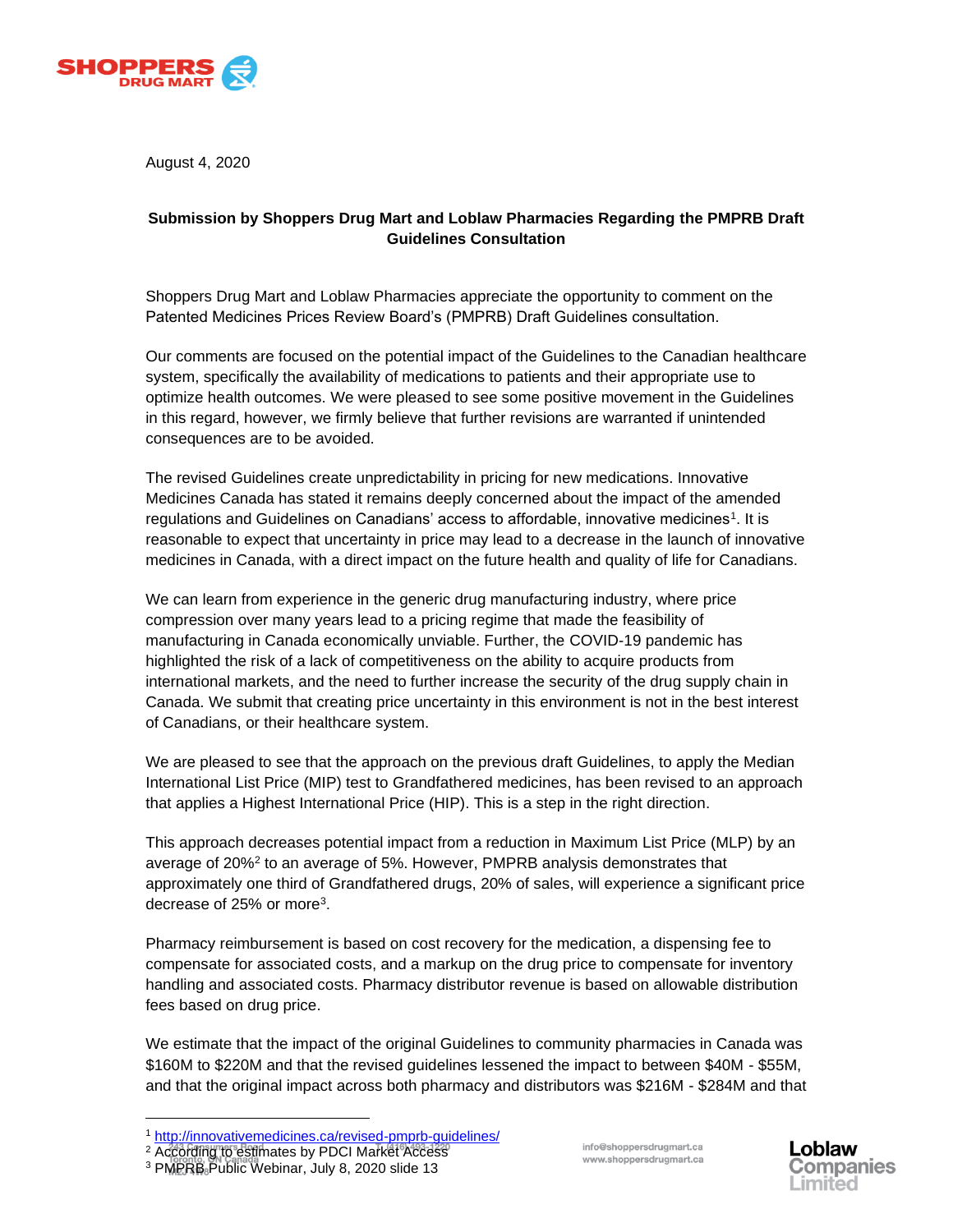

the revised guidelines have lessened the impact to between \$60M - \$75M annually across the industr[y](#page-3-0)<sup>4</sup> . The estimated impact to Shoppers Drug Mart and Loblaw alone, through the impact to funding on our community pharmacies and distribution channel, is estimated to be \$15M annually.

As the current regulatory structure would allow for distributors to pass financial impact on to pharmacies in the form of increased fees for distribution, we are concerned that there is potential for pharmacies to see an impact of the full \$60-\$75M annually. Either situation, a contained impact, or an exacerbated impact, will negatively affect patient care and health outcomes.

These cuts would compound significant funding cuts to our sector through unrelenting provincial and federal drug reform. Clearly, continued and exacerbating cuts will negatively impact the ability to provide care and medications to Canadians.

Medications for complex conditions, rare diseases, and for many chronic conditions, are high cost specialty medications which require Patient Support Programs (PSP's) to assist patients through their healthcare journey. PSP's are funded by the manufacturer of the medication that the patient is taking. It can be expected that with decreased revenue manufacturer ability to invest in PSP's will be diminished, to the detriment of patients.

Many pharmacies that stock these medications and participate in PSP's have made significant investments in the infrastructure required to support specialized patient care. These pharmacies have already been subjected to decreased revenue due to drug reform, and any additional negative financial impact will further curtail their ability to continue to support PSP's, and their patients.

### **We recommend that funds spent on PSP's by manufacturers are applicable as an offset to the MLP for Grandfathered drugs.**

The increased threshold in the Guidelines to determine if a medication is in Category 1 is also a step in the right direction, as it will exclude many medications that would have originally been caught in that category. However, the proposed system is complex, and we believe it will exacerbate price uncertainty, and therefore the impact on PSP's.

## **We recommend that PMPRB continue to work with industry stakeholders to find a balanced framework that would meet policy objectives while ensuring patient access to medications.**

The proposed approach to pricing for existing medicines will negatively impact access to medications for Canadians. The current model funding model for both community pharmacy and pharmacy distributors is a function of drug cost. Removal of funding from both sectors will challenge sustainability and therefore the supply of care and medications to Canadians.

It is our understanding that it was not the intent of the Guidelines to impact the viability of pharmacy or distributors and as such we firmly believe that more time, and a phrased in approach, is required to determine the full impact of the Guidelines on the healthcare system, and on the health and well-being of Canadians.

Thank you for considering our input and recommendations,

 $T$  (416) 493-1220

info@shoppersdrugmart.ca

<span id="page-3-0"></span>Toronto, ON Canada<br>4 The range of the estimate considers the PMPRB estimate and our analysis

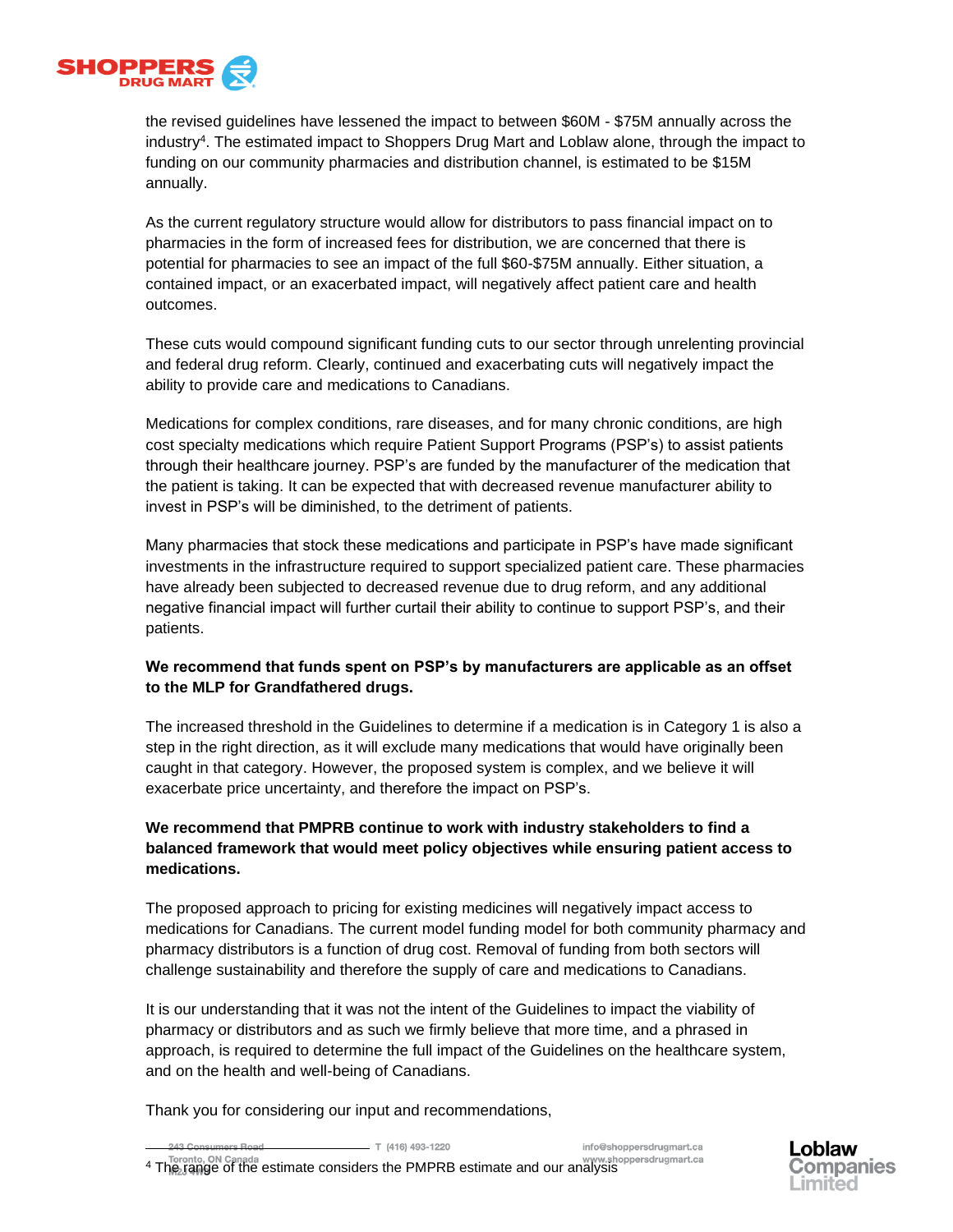

Sincerely,

Deb Saltmarche, Senior Director Professional Affairs

Cc:

Tanya Moore, Vice President, Pharmaceutical Partnerships Chris Potter, Senior Vice President, Healthcare Businesses Ashesh Desai, Executive Vice President Pharmacy Perry Martin, Vice President Government Relations

For questions on our submission please contact Deb Saltmarche, [dsaltmarche@shoppersdrugmart.ca](mailto:dsaltmarche@shoppersdrugmart.ca)

# **Attachment 2**

November 6, 2020

243 Consumers Road Toronto, ON Canada M2J 4W8

T (416) 493-1220